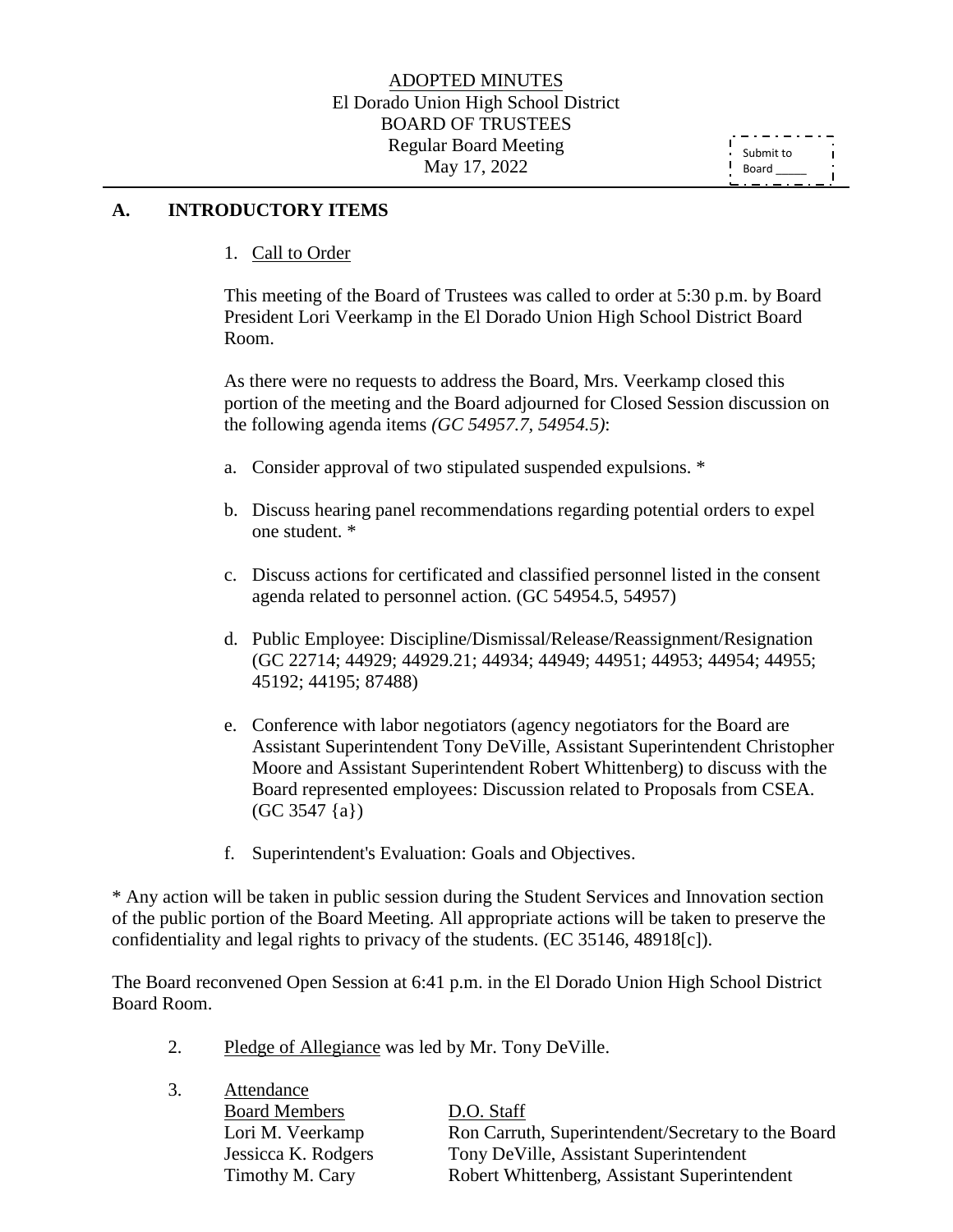David J. Del Rio Pam Bartlett, Senior Director Brooke B. Van Komen Chuck Palmer, Senior Director Serena Fuson, Executive Assistant to the Superintendent

Association Representatives Teri Lillywhite Brigid Bourque

4. Requests to change the agenda and approval of agenda. Mrs. Rodgers moved to approve the agenda after removing item H1. Mr. Cary seconded. Motion carried (5-0).

| Cary:             | Aye |
|-------------------|-----|
| <b>Del Rio:</b>   | Aye |
| Rodgers:          | Aye |
| <b>Van Komen:</b> | Aye |
| Veerkamp:         | Aye |

5. Consent Agenda

Mr. Del Rio moved to approve the consent agenda. Mrs. Van Komen seconded. Motion carried (5-0).

| Cary:             | Aye |
|-------------------|-----|
| <b>Del Rio:</b>   | Aye |
| Rodgers:          | Aye |
| <b>Van Komen:</b> | Aye |
| Veerkamp:         | Aye |

- 1. Approval of Minutes of April 5, 2022 Board Meeting.
- 2. Approval of Minutes of April 2, 2022 Special Board Meeting.
- 3. Approval of Minutes of April 1, 2022 Special Board Meeting.
- 4. Approval of Commercial Warrants Report (copy for viewing available at District Office).
- 5. Approval of Routine Certificated Personnel Action.
- 6. Approval of Routine Classified Personnel Action.
- 7. Review of Board Policies, Administrative Regulations and Exhibit: E (2) 1312.4 - Williams Uniform Complaint Procedures; AR 3515.6 - Criminal Background Checks for Contractors; BP 4200 - Classified Personnel; BP 5030 - Student Wellness; BP 6142.5 - Environmental Education; AR/BP 6143 - Courses of Study; and AR 6146.3 - Reciprocity of Academic Credit.
- 8. Annual Review and Update of AR/BP 5116.1 Intradistrict Open Enrollment.
- 9. Approval/Ratification of Various Contracts (3/29/2022 ‐ 5/6/2022).
- 10. Monthly Report of Developer Fees Collected (February 2022).
- 11. Permission to Dispose of Obsolete/Unusable Furniture, Equipment and Textbooks.
- 12. Notice of Completion to ACCO Engineered Systems for the Installation of Split System in the Boys' Locker Room at El Dorado High School.
- 13. 2022-2023 Designation of CIF Representatives to Interscholastic Athletic League.
- 14. 2021-2022 School Transfer Data.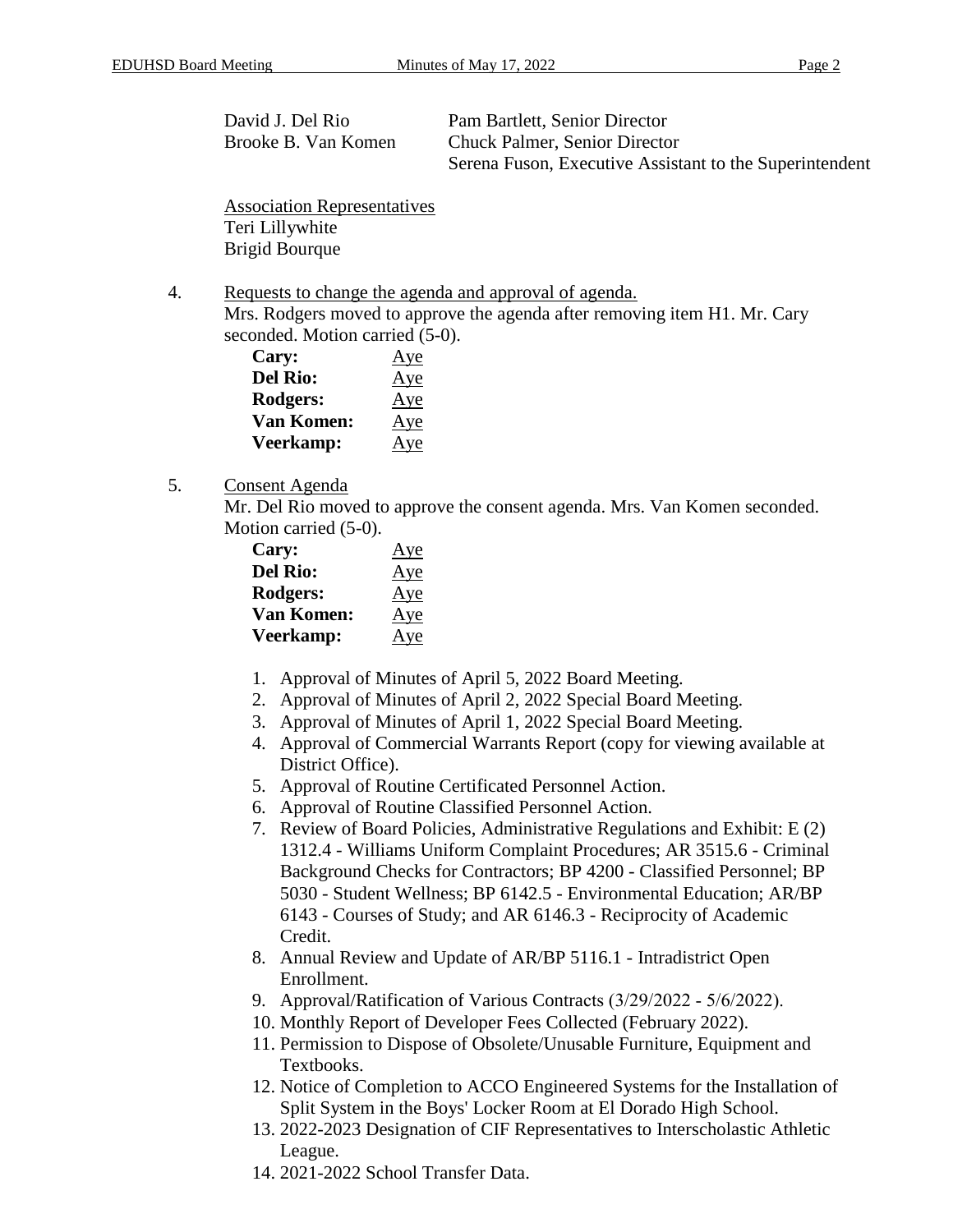- 15. Approval of Proposed Courses of Study for the 2022-2023 School Year.
- 16. R-Rated Film Committee Film Approval Request.
- 17. Capturing Kids' Hearts Contracts.
- 18. NPS/NPA Master Contract and ISA.
- 19. 4RHearing Health 2022-2023 Service Agreement.
- 20. Consulting Services Agreement.
- 21. Legal Services Agreement.
- 22. Home to School Transportation Agreements.
- 23. Approval of Agreement with El Dorado County Office of Education for Contracted Services in 2022- 23.
- 24. 2022-23 Student Calendar Update.
- 25. Solution Tree Professional Development Purchase Agreement.
- 26. Out of State Travel Request: Visible Learning Conference, Aurora, CO, July 24-27, 2022.
- 27. El Dorado High School Overnight Instructional Trip Request: Summer Basketball Tournament, Stanford University, June 3-5, 2022.
- 28. Oak Ridge High School Overnight Instructional Trip Request: Debate Tournament, Washington D.C. Convention Center, May 27-30, 2022.

# **B. SUPERINTENDENT'S OPENING UPDATES**

Superintendent shared that this evening we have the opportunity to recognize some amazing students and highlight the extraordinary work that has been done at the schools over the last several months. He is reminded as he interacts with district leaders across the state of how fortunate we are to live in El Dorado County and were able to bring our students back to school. He gave a brief budget update and thanked everyone in our community for coming together to support our students.

# **C. RECOGNITION OF SPECIAL CONTRIBUTIONS AND ACHIEVEMENTS**

1. Presentation of SELPA Award by Pam Bartlett.

Mrs. Pam Bartlett, on behalf of the El Dorado County Special Education Local Plan Area (SELPA), presented the 2021-22 SELPA Distinguished Service Award to Robyn Keirsey, teacher at El Dorado High School.

2. Athletic Sports Teams.

The following winter and fall sports teams were recognized for their hard work this year:

- El Dorado High School Alpine Ski/Snowboard, Alpine Ski, Men's' Alpine Ski, Men's Alpine Snowboard, Women's Alpine Ski, Women's Alpine Snowboard, Men's Cross Country, Wrestling.
- Oak Ridge High School Alpine, Men's Ski, Men's Snowboard, Women's Ski, Women's Snowboard, Women's Basketball, Women's Cross Country, Women's Soccer, Women's Volleyball, Wrestling.
- Ponderosa High School Boy's Water Polo, Boy's Cross Country, Girl's Cross Country, Wrestling.
- Union Mine High School Boys' Basketball.
- 3. Presentation by Principals to Student Board Representatives.

The following students were presented a small token of appreciation for serving as the 2021-22 Student Representative to the Board of Trustees for their respective school site. Principals shared some personal comments on the many ways these students continually contribute to school activities and support their school and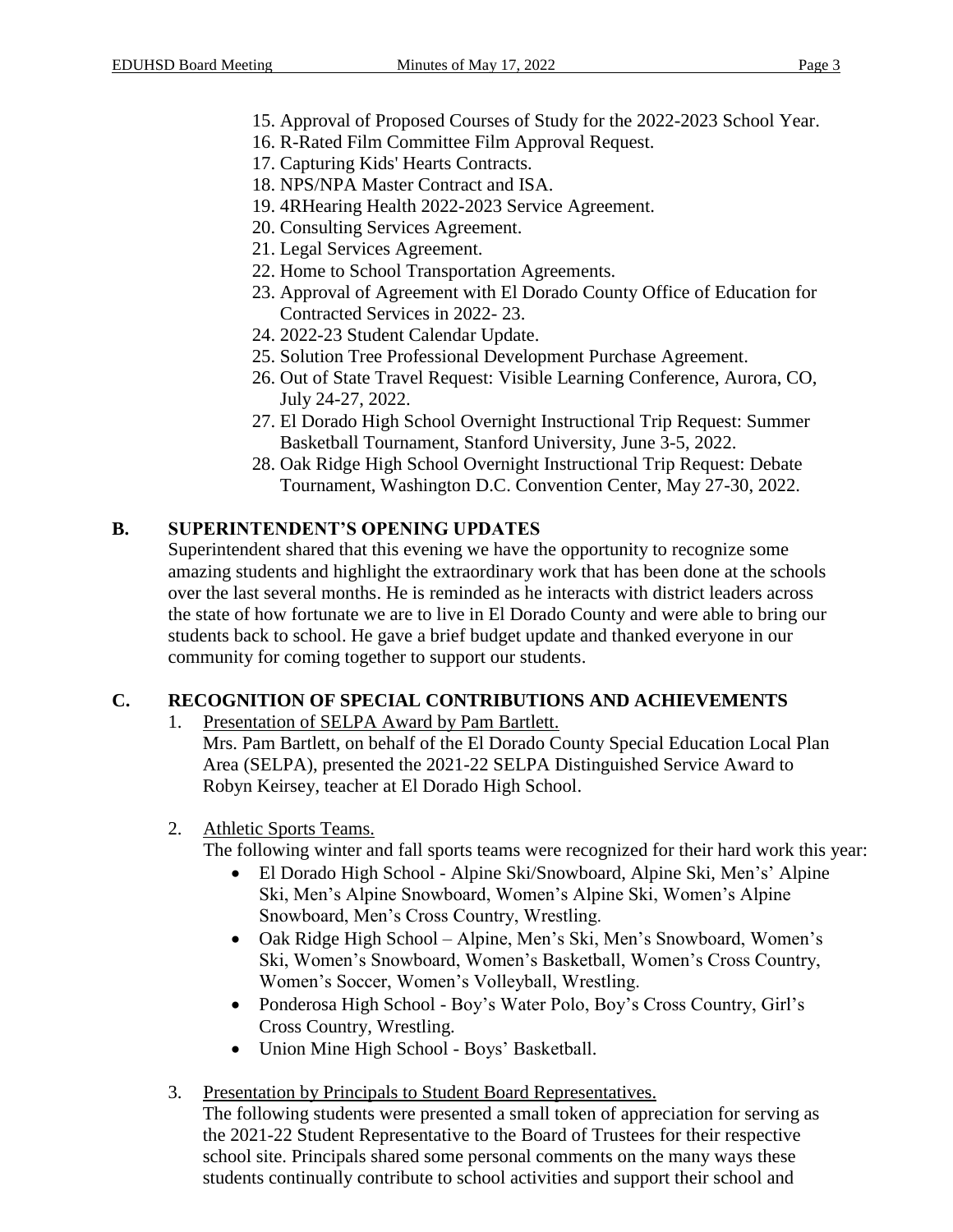fellow students throughout the year. They were commended for their efforts and time in representing their peers.

- El Dorado High School Principal Elizabeth Sisson recognized Jayce Kaldunski.
- Oak Ridge High School Principal Aaron Palm recognized Kye Spencer.
- Ponderosa High School Principal Jeremy Hunt recognized Jackson Cockrell.
- Union Mine High School Principal Paul Neville recognized Lia Van Cleave.
- Alternative Schools/Programs Director Leslie Redkey recognized Jillian Miller.
- 4. Presentation by Board President to Student Board Member Alexis MacKie. On behalf of the Board of Trustees and the District, Mrs. Veerkamp thanked Alexis MacKie for her service as the 2021-22 Student Board Member.

# **D. ACKNOWLEDGMENT OF CORRESPONDENCE**

Correspondence was shared with the Board of Trustees for their review.

#### **E. INVITATION TO BARGAINING UNIT PRESIDENTS/DESIGNEES AND/OR MEMBERS OF THE PUBLIC TO ADDRESS THE BOARD** *(GC54954.3)*

- 1. Mrs. Brigid Bourque, Faculty Association representative, gave a shout out to the teachers who are retiring and thanked them for their years of service.
- 2. Ms. Teri Lillywhite, President of CSEA, congratulated those who were recognized tonight and thanked the Board of Trustees for the staff appreciation event on May 2, 2022. She thanked Superintendent Carruth and Administration for including CSEA in the Governor's Budget Workshop.
- 3. Margaret Kirchgater submitted a blue speaker card and addressed the Board of Trustees on the matter of thanking teachers in the District.
- 4. Phil Johnson submitted a blue speaker card and addressed the Board of Trustees on the matter of this past year.
- 5. Jen Winter submitted a blue speaker card and addressed the Board of Trustees on the matter of Phil Johnson.
- 6. Leo Bennett-Cauchon submitted a blue speaker card and addressed the Board of Trustees on the matter of suicide awareness.
- 7. Malinda Schroeder submitted a blue speaker card and addressed the Board of Trustees on the matter of Planned Parenthood.

# **F. SUPERINTENDENT'S - ACTION/DISCUSSION ITEMS**

There were no action/discussion items under this session.

# **G. EDUCATIONAL SERVICES – ACTION/DISCUSSION ITEMS**

1. Approval of Proposed New Instructional Materials Recommended for Adoption for the 2022-2023 School Year. Senior Director Pam Bartlett reported that each year, the El Dorado Union High School District adopts instructional materials for new courses and classes which have revised their courses of study in accordance with the adoption cycle.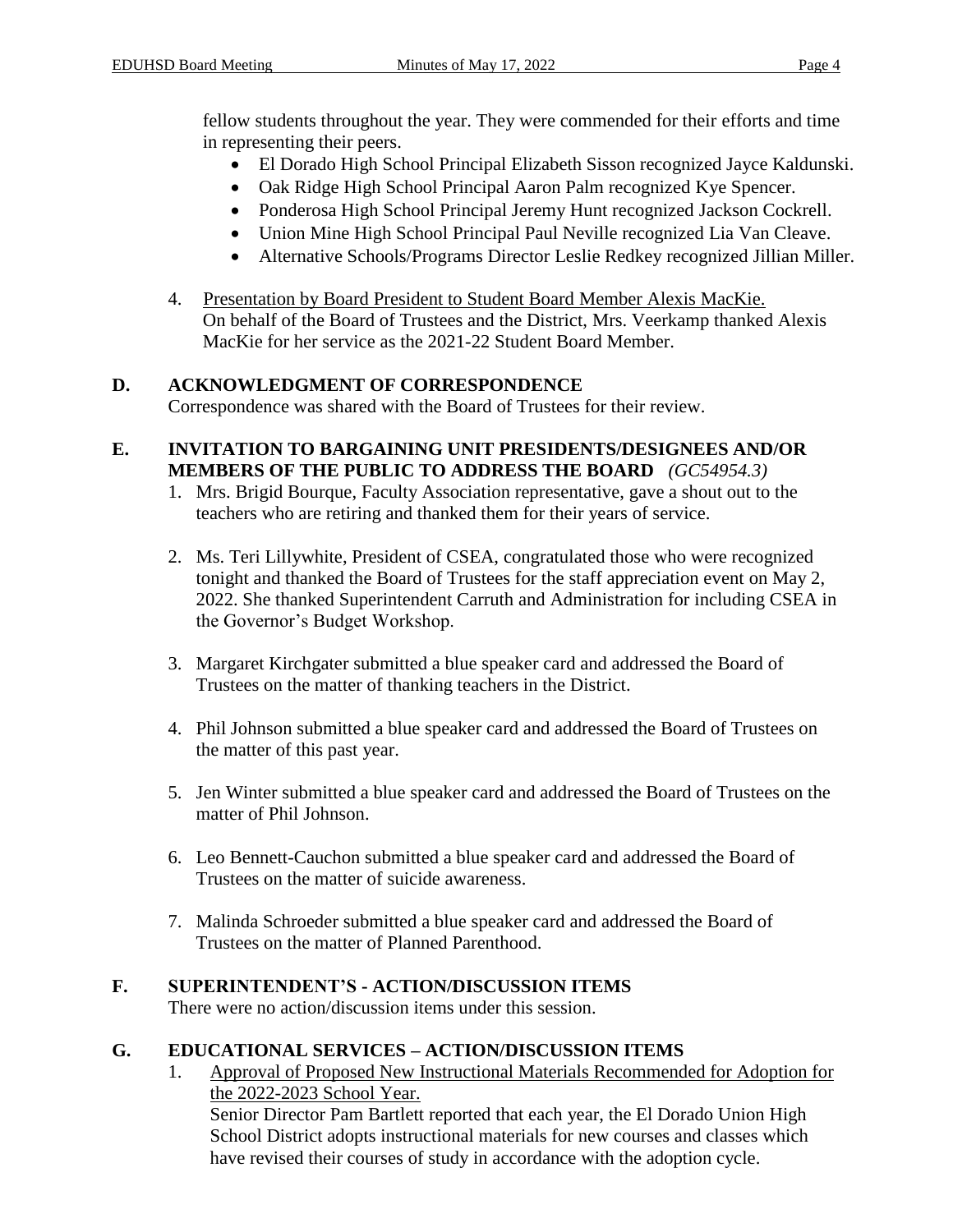Instructional materials in each curricular area are aligned with District and California content standards.

For the 2022-2023 school year, Geometry, Chemistry, and AP Biology instructional materials are being recommended for adoption. Staff from all sites, as well as parent and student representatives participated in the evaluation of instructional materials in mathematics and science curricular areas, and a consensus or a majority vote was used to select a common instructional material for all District courses. The SILT Coordinating Chair is commended for their excellent organization and management of this selection process.

Recommended material purchases for the 2022-2023 school year:

- Reveal Geometry, Published by McGraw Hill, Copyright 2020, ISBN: 978- 0-07-662601-4
- Inspire Chemistry, Published by McGraw Hill, Copyright 2020, ISBN: 978-07-683072-5
- Biology in Focus, Published by SAVVAS, Copyright 2020, ISBN: 0-13- 5214476-9

The instructional materials being recommended for adoption are available for review in the Educational Services Office.

At Mrs. Bartlett's recommendation, Mrs. Veerkamp opened the meeting to a public hearing on the proposed instructional materials for 2022-23. There being no comments, the public hearing was closed.

Mr. Cary moved to approve the adoption of instructional materials for Geometry, Chemistry, and AP Biology. Mrs. Rodgers seconded. Motion carried (5-0).

| Cary:             | Aye |
|-------------------|-----|
| <b>Del Rio:</b>   | Aye |
| Rodgers:          | Aye |
| <b>Van Komen:</b> | Aye |
| Veerkamp:         | Aye |

# **H. BUSINESS SERVICES – ACTION/DISCUSSION ITEMS**

There were no action/discussion items under this session.

### **I. STUDENT SERVICES AND INNOVATION – ACTION/DISCUSSION ITEMS**

1. Consideration of Student Disciplinary Matters Relating to Expulsions and/or Readmission. (GC 54954.5[h]; EC 35146, 48918[c]) The Board of Trustees hereby adopts the Administrative Panel's recommendation for the stipulated suspended expulsion, as the Recitals, Agreement and Order of the Board of Trustees regarding the expulsion of Student #21-10 and #21-11.

Mr. Cary moved to approve the motion. Mr. Del Rio seconded. The motion unanimously carried (5-0).

| Cary:      | Aye |
|------------|-----|
| Del Rio:   | Aye |
| Rodgers:   | Aye |
| Van Komen: | Aye |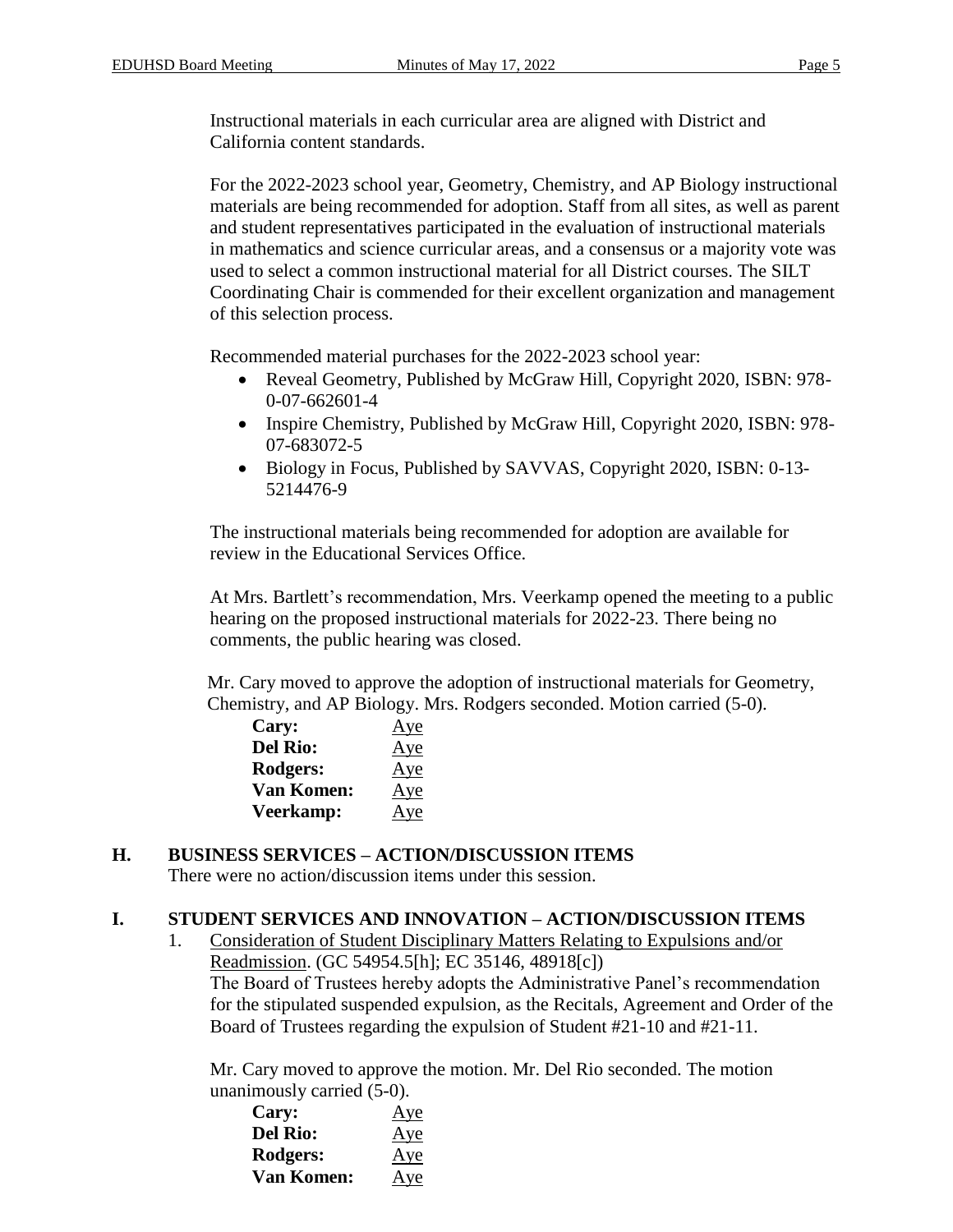### **Veerkamp:** Aye

The Board of Trustees hereby adopts the Administrative Panel's recommendation for expulsion, as the Recitals, Agreement and Order of the Board of Trustees regarding the expulsion of Student #21-9.

Mr. Cary moved to approve the motion. Mr. Del Rio seconded. The motion unanimously carried (5-0).

| Cary:             | Aye |
|-------------------|-----|
| <b>Del Rio:</b>   | Aye |
| Rodgers:          | Aye |
| <b>Van Komen:</b> | Aye |
| Veerkamp:         | Aye |

### **J. HUMAN RESOURCES – ACTION/DISCUSSION ITEMS**

There were no action/discussion items under this session.

### **K. OTHER – ACTION/DISCUSSION ITEMS**

1. First Reading of Board Bylaws: BB 9320 - Meetings and Notices; and BB 9322 - Agenda/Meeting Materials.

The Board conducted a first reading of Board Bylaws 9320 and 9322, and directed the following revisions be made and brought back for a second reading and approval: Board Bylaw 9320 – Meetings and Notices; and 9322 –Agenda/Meeting Materials.

The Board will conduct a second reading of the above revised Board Bylaws on June 7, 2022 and consider approval of these bylaws.

### **L. ANNOUNCEMENTS BY BOARD AND CABINET, IF NEEDED**

*Announcements and topics of interest reported by Board Members/Cabinet and timeline of items for future Board Meetings.*

Mr. DeVille:

 Mr. DeVille shared that it was great to see athletes and coaches being recognized tonight. He commented that he, Board President Veerkamp, and Board Member Van Komen were able to attend Oak Ridge High School's Scholarship Night and Union Mine High School's Student Achievement Awards, which were wonderful events.

Mrs. Bartlett:

 Mrs. Bartlett stated that she had the opportunity to attend the Substance Abuse Awareness Night that Mr. Palmer and his colleagues put together which was a very powerful presentation. She also attended a few teacher and staff appreciation events recently and it was nice to appreciate their hard work.

Mr. Palmer:

 Mr. Palmer thanked Board President Veerkamp, Board Member Rodgers and Board Member Van Komen for attending the Substance Use Prevention and Fentanyl Education Night and his colleagues for spreading the message to educate our students.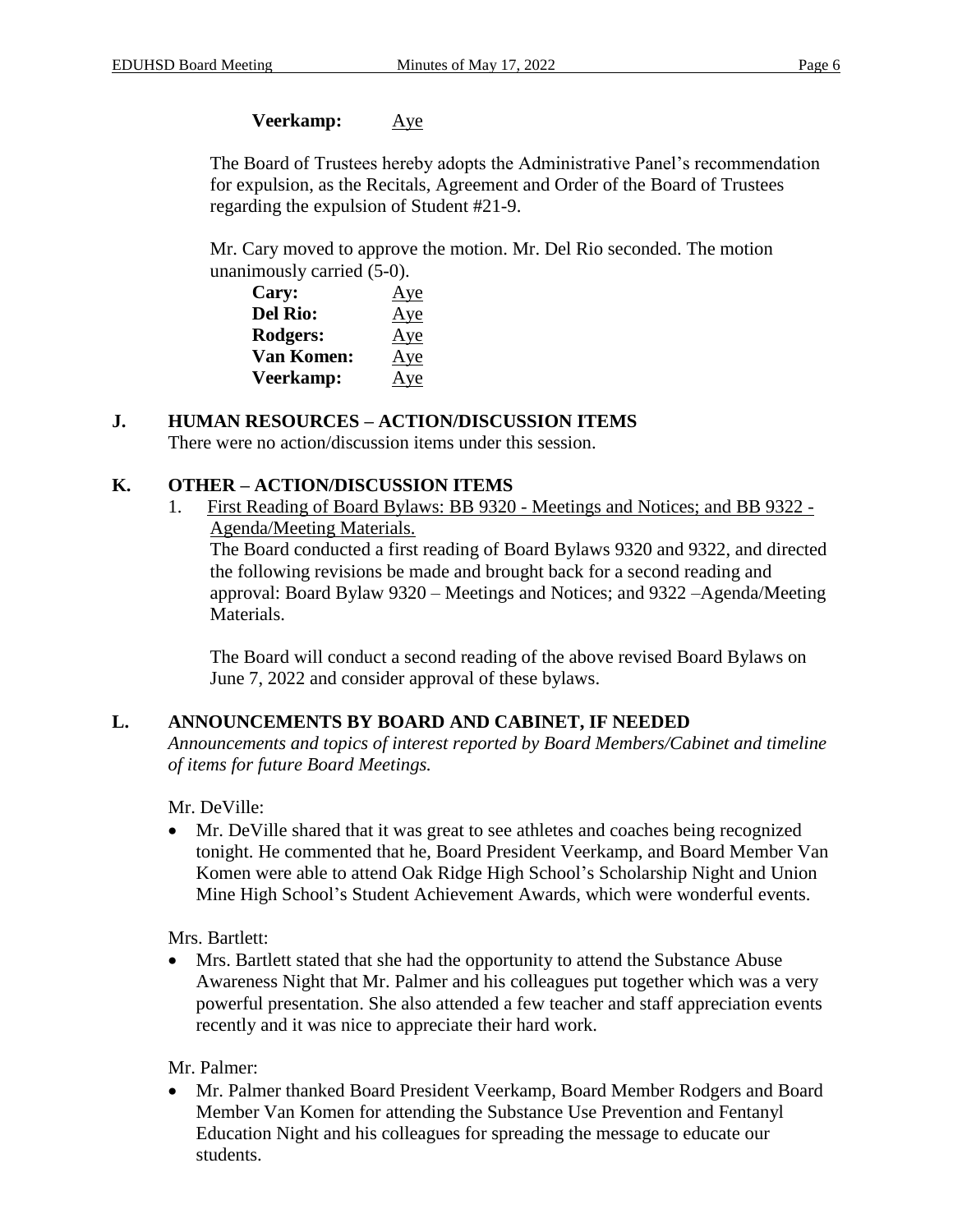Mr. Whittenberg:

 Mr. Whittenberg shared his excitement for our annual Teacher of the Year Awards, Scholarship Night, Student Achievement Awards, Retiree Celebration and Graduations.

Superintendent Carruth:

 Superintendent Carruth shared that we entered the school year with the hopes that it would be a normal year, but we had immediate challenges with the Caldor Fire. He stated that this past week he has been out presenting at each of our schools and he has seen a resiliency with our staff, which is incredibly encouraging as it is matched with the excitement of our annual events.

Mrs. Van Komen:

 Mrs. Van Komen commented that she has had the opportunity to be on campuses across the District including attending Scholarship Nights, Student Achievement Awards, assemblies, CTE & ROP tours, athletics, musical performances, and FFA. She agrees that our students are the inspiration to find a way forward after all they have endured over the last few years. She is inspired by our students being resilient.

Mr. Del Rio:

 Mr. Del Rio commented that he loves seeing the smiles on everyone's faces at our annual events and celebrations. He shared that he got to celebrate his two grandkids birthdays at his house and he enjoys time with his family.

Mr. Cary:

 Mr. Cary he is proud of the Board of Trustees, staff and students and he is sorry to have missed our annual events, but he had a death in his family.

Mrs. Rodgers:

 Mrs. Rodgers shared that being on campus and seeing our students has been great. Last week, she was given a tour of our CTE & ROP programs and attended the Substance Use Prevention and Fentanyl Education Night. Lastly, she congratulated the Class of 2022.

Mrs. Veerkamp:

 Mrs. Veerkamp wished everyone an amazing summer and shared that she was able to attend every awards event this year. She was also able to attend the Substance Use Prevention and Fentanyl Education Night, which she would like to see at our school assemblies. She shared that the Teacher of the Year recognition was a great event and she will be attending our Retiree recognitions tomorrow night. She is looking forward to our graduations next week.

# **M. CLOSED SESSION**

This session was not needed.

### **N. OPEN SESSION**

This session was not needed.